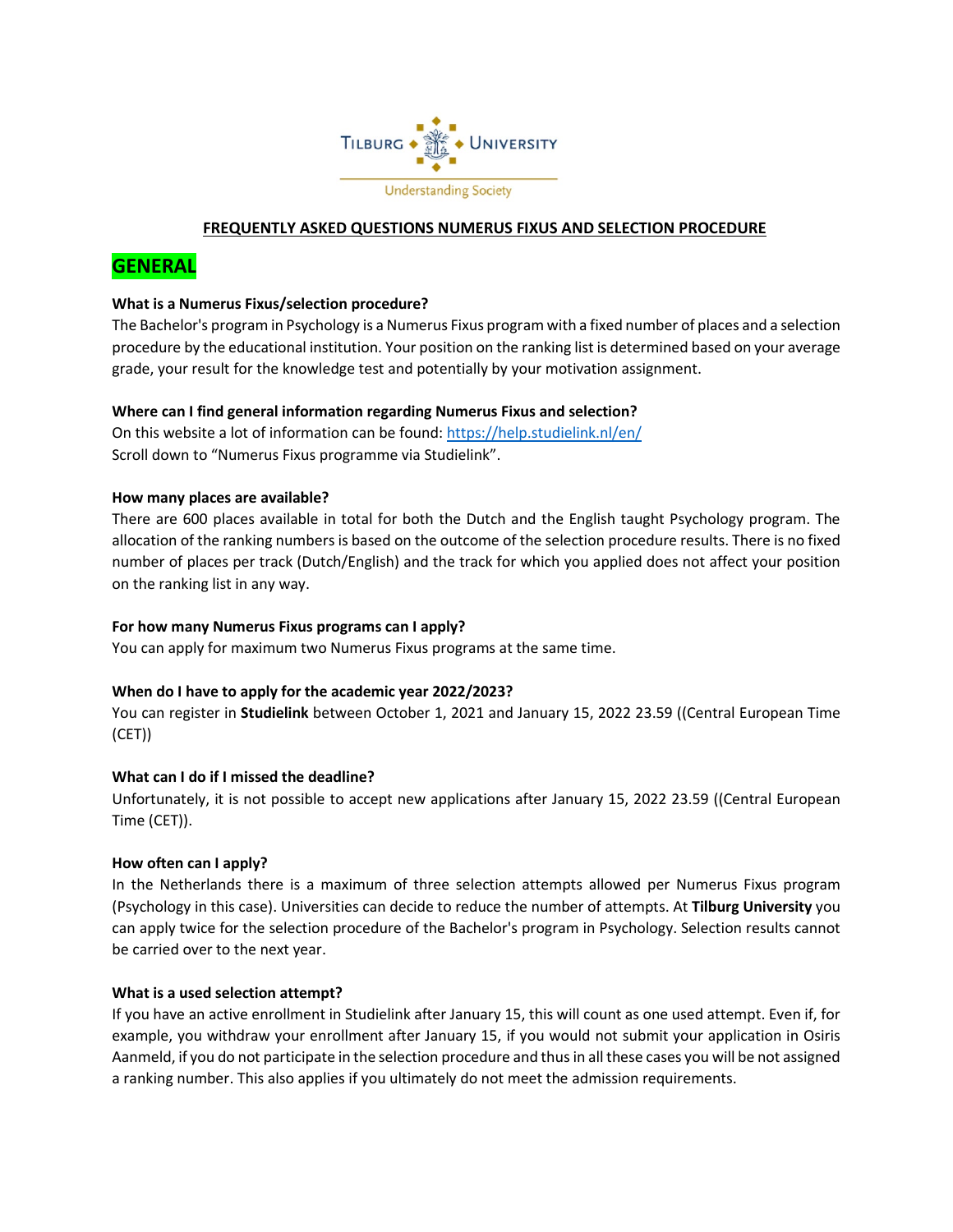# **REGISTRATION AND APPLICATION**

### **How can I apply?**

First, you need to register in Studielink. The deadline for your Studielink registration is January 15, 2022 23.59 (Central European Time (CET)).

In addition to your registration in Studielink, you also need to submit your application in Osiris Aanmeld. Within 24 hours after your Studielink registration, you will automatically receive an email from Tilburg University regarding the procedure to provide all the required documents to the selection committee via our online application system (Osiris Aanmeld).

# **When do I need to submit my application in Osiris Aanmeld?**

The application in Osiris Aanmeld must be submitted latest by January 31, 2022.

# **Which documents do I have to provide?**

For further information regarding which documents you need to provide and when you need to do so, please read the information under "Step 2: Prepare your application documents" at this [website.](https://www.tilburguniversity.edu/education/bachelors-programs/psychology/application)

# **When will I be updated on the status of my application?**

As soon as you submitted your application, we will start with the assessment of your application documents as soon as possible. You will be informed on the admission decision within 6 weeks. If it turns out that you are admissible, you will receive a provisional conditional admission letter. Separately, you will receive further information regarding the selection procedure as well as an invitation to participate in the knowledge test and the motivation assignment between end January and end February.

# **Can I apply for both the Dutch taught as well as the English taught Bachelor's program in Psychology at Tilburg University?**

No, you can only apply for one of these programs at the same time. You can switch once and register for the other program in Studielink (Psychology – Dutch **or** Psychology – English). However, please be informed that you must switch no later than January 15, 2022 23.59 (Central European Time (CET).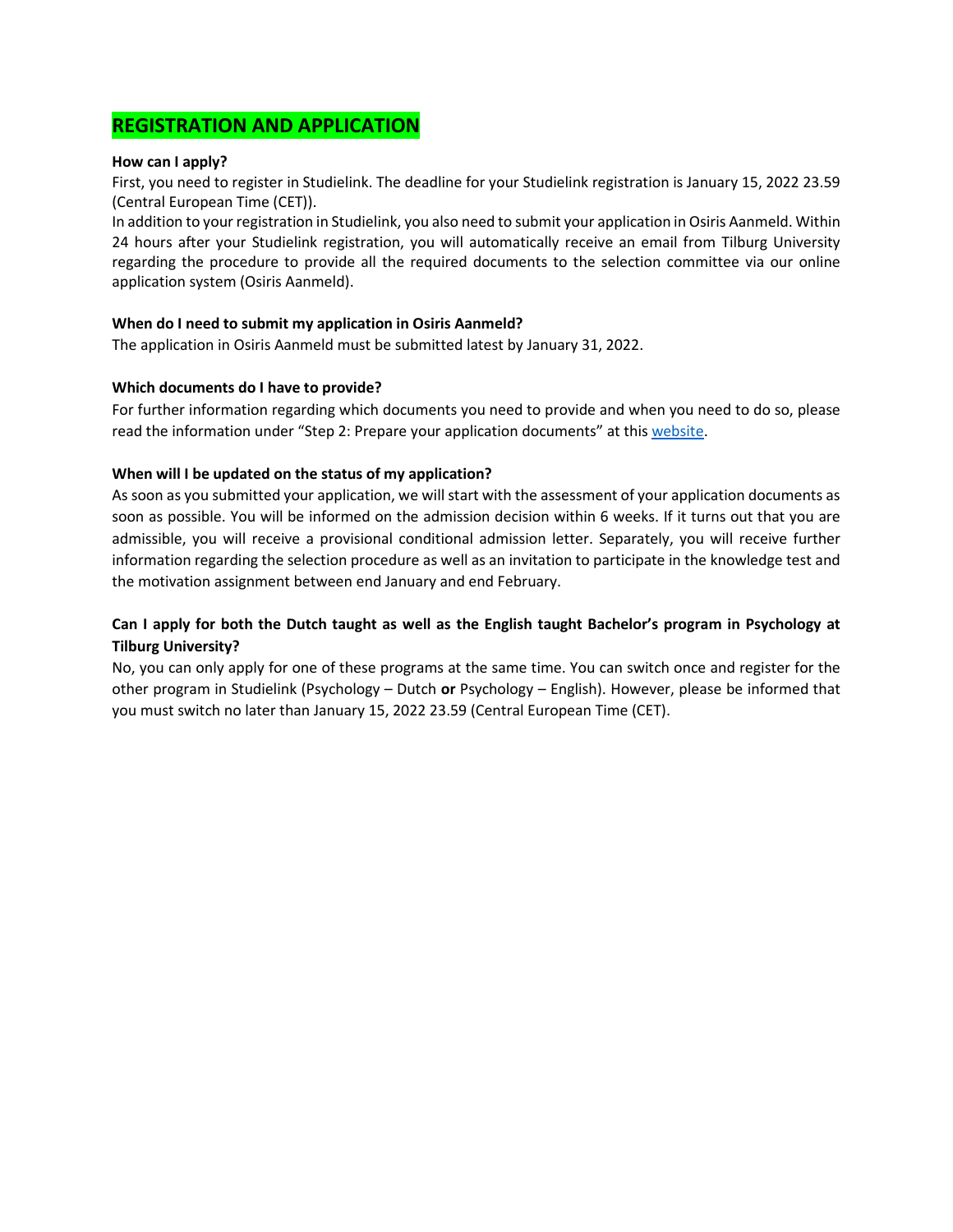# **SELECTION PROCEDURE**

# **What are the criteria of the selection procedure and how are these weighted?**

The following criteria apply to selection procedure:

- A. Average high school grade.
- B. A selection assignment consisting of a knowledge test.
- C. A selection assignment consisting of a motivation assignment.

The selection criteria A and B are weighted in the ratio of 40-60% respectively.

In case of identical final scores of two or more candidates after applying selection criteria A and B, a ranking number will be assigned to each of these candidates based on their score on the knowledge test. E.g., if there are two candidates with an identical final score of 6,594 and the result for the knowledge for candidate A is an 7,33 and the result for the knowledge for candidate B is an 7,47 then candidate B will be awarded the highest ranking number of the two ranking numbers - e.g. ranking number 542 and 543.

In case no unique ranking number can be assigned to candidates by application of the foregoing, the order of the ranking numbers will be determined by the grade for the subjects English, Mathematics and Biology successively.

Criterion C will be used by the Selection Committee to differentiate between candidates to whom no unique ranking number could be assigned even after applying the above.

# **Can I prepare for the knowledge test and the motivation assignment?**

For the knowledge test, you can prepare by studying the study material that will be available from Wednesday March 2, 10.00 Dutch time (CET) until Wednesday March 9, 17.00 Dutch time (CET). More information and details will be provided in the personal invitation that will be sent by e-mail between end January and end February.

The study material will consist of literature and video clips. Three psychology related topics will be involved in the knowledge test.

For the motivation assignment no preparation can be done.

### **When and how are the knowledge test and the motivation assignment scheduled?**

The selection assignments B (knowledge test) and C (motivation assignment) will be organized **online**. The knowledge test will take place on **Thursday March 10, 2022** and the duration will be 75 minutes. Candidates will be informed about the exact time for the knowledge test via the invitation which may be expected between the end January and the end of February).

The motivation assignment will be available from **Thursday March 10 until Friday March 11, 2022 16.00 Dutch time** (Central European Time).

### **Is it possible to do a trial knowledge test or to see a sample of a knowledge test?**

No, this is not possible.

# **Will candidates with e.g. a certain previous educational background or specific subjects or excellent grades get any plus points?**

No, no plus points are being awarded to candidates who have completed a certain prior education. The allocation of each ranking number is based on above-described selection criteria and procedure.